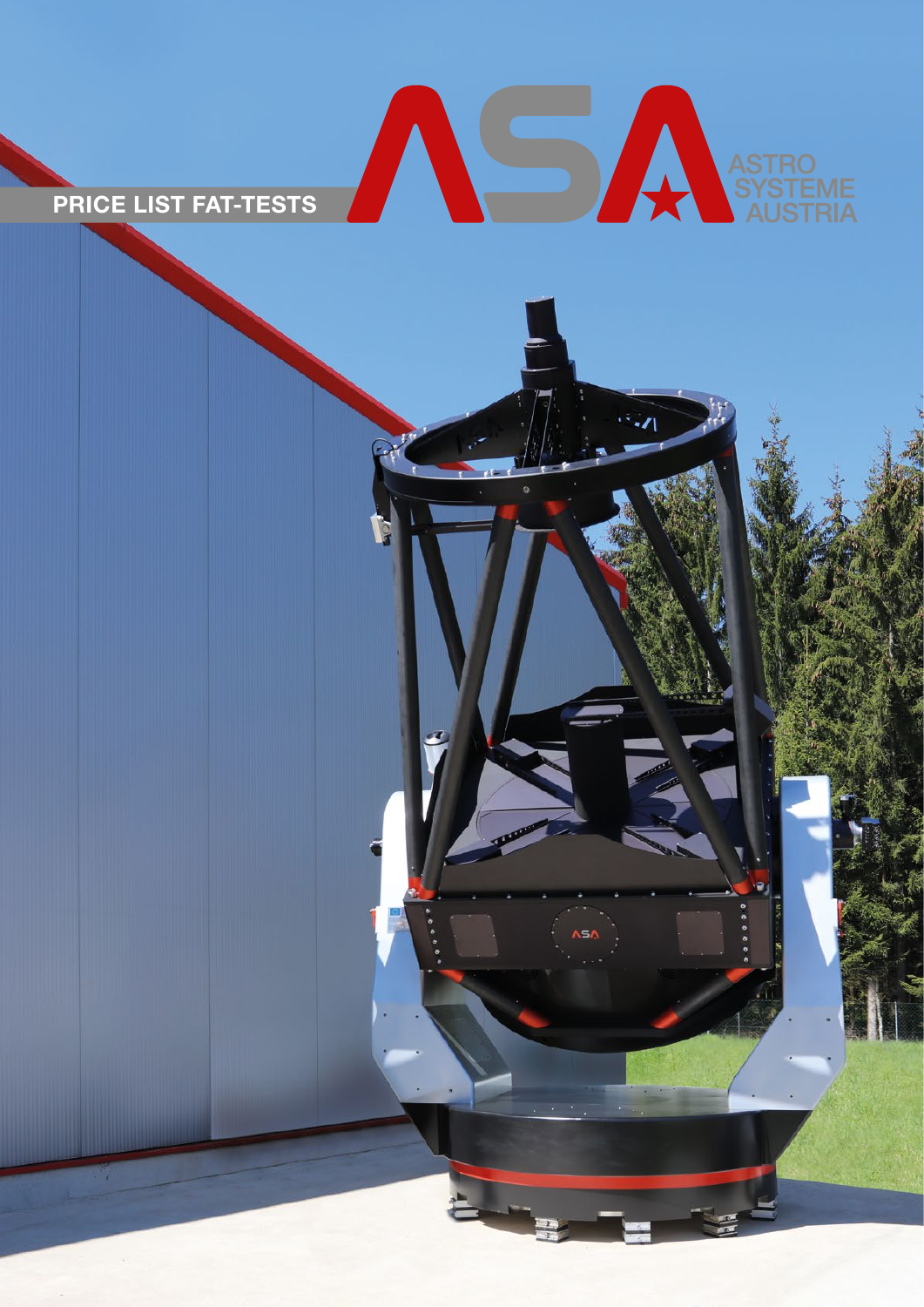

| <b>Optical Tube</b>                                               | Page 3       |
|-------------------------------------------------------------------|--------------|
| <b>Standard Tests</b>                                             |              |
| Optional Tests (orderable)                                        |              |
| Star test* (depending on the weather)                             | € 1.280, $-$ |
| Intra/extra focal images                                          |              |
| Mount                                                             | Page 4       |
| <b>Standard Tests</b>                                             |              |
| Optional Tests (orderable)                                        |              |
| Star test* (depending on the weather and application based)       |              |
| Star tracking 30 min                                              | € 640, $-$   |
| SAT tracking (LEO, MEO, GEO)                                      | € 640, $-$   |
| 24 hours long term test of mounts incl. readout of motor currents | € 480, $-$   |
|                                                                   |              |
| <b>Telescope System</b>                                           | Page 5/6     |
| <b>Standard Tests</b>                                             |              |
| Optional Tests (orderable)                                        |              |
| Star test* (depending on the weather)                             | € 1.280,-    |
| Intra/extra focal images                                          |              |
| Pointing Model und confirmation of RMS errors                     |              |
| Star test* (application based)                                    |              |
| Star tracking 30 min                                              | € 640,—      |
| SAT tracking (LEO, MEO, GEO)                                      | € 640, $-$   |
| Reproducibility of positioning starting from homeposition (GEO)   | € 320,-      |
| 24 hours long term test of mounts incl. readout of motor currents | € 480, $-$   |
| Telescope movement range                                          | € 320,—      |

Signature

\* Included with systems

CONTENT | ORDER

> 800 mm arperture

Block letters name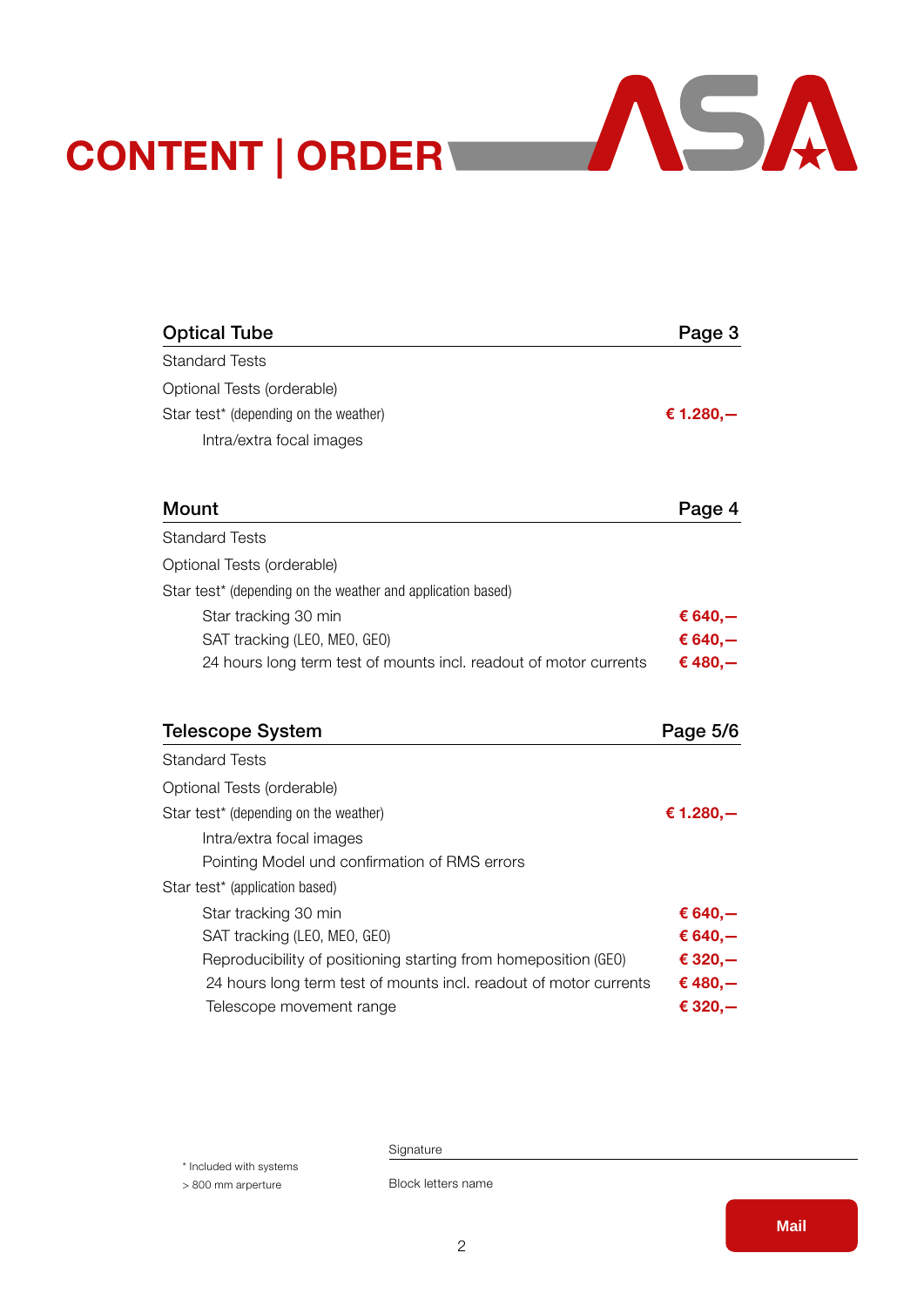## <span id="page-2-0"></span>**OPTICAL TUBE**





Balance Check of the Tube

Tertiary unit check (if available) + optical adjustment

Focus test on infinit target

Verification of Fokuser travel (Min/Max, + -, GoTo, Verfahrweg)

#### Visual inspection

Screw connections Moving parts Attachments points Electronic/Control Cleanliness

#### Functional tests

- Electrical Devices/Control · Gateway
- · Function of the focuser
- · Cover settings
- · Test Fan function
- 

## OPTIONAL TEST

Star test\* (depending on the weather)

Intra/extra focal images

\* Included with systems > 800 mm arperture



ASA

€ 1.280,–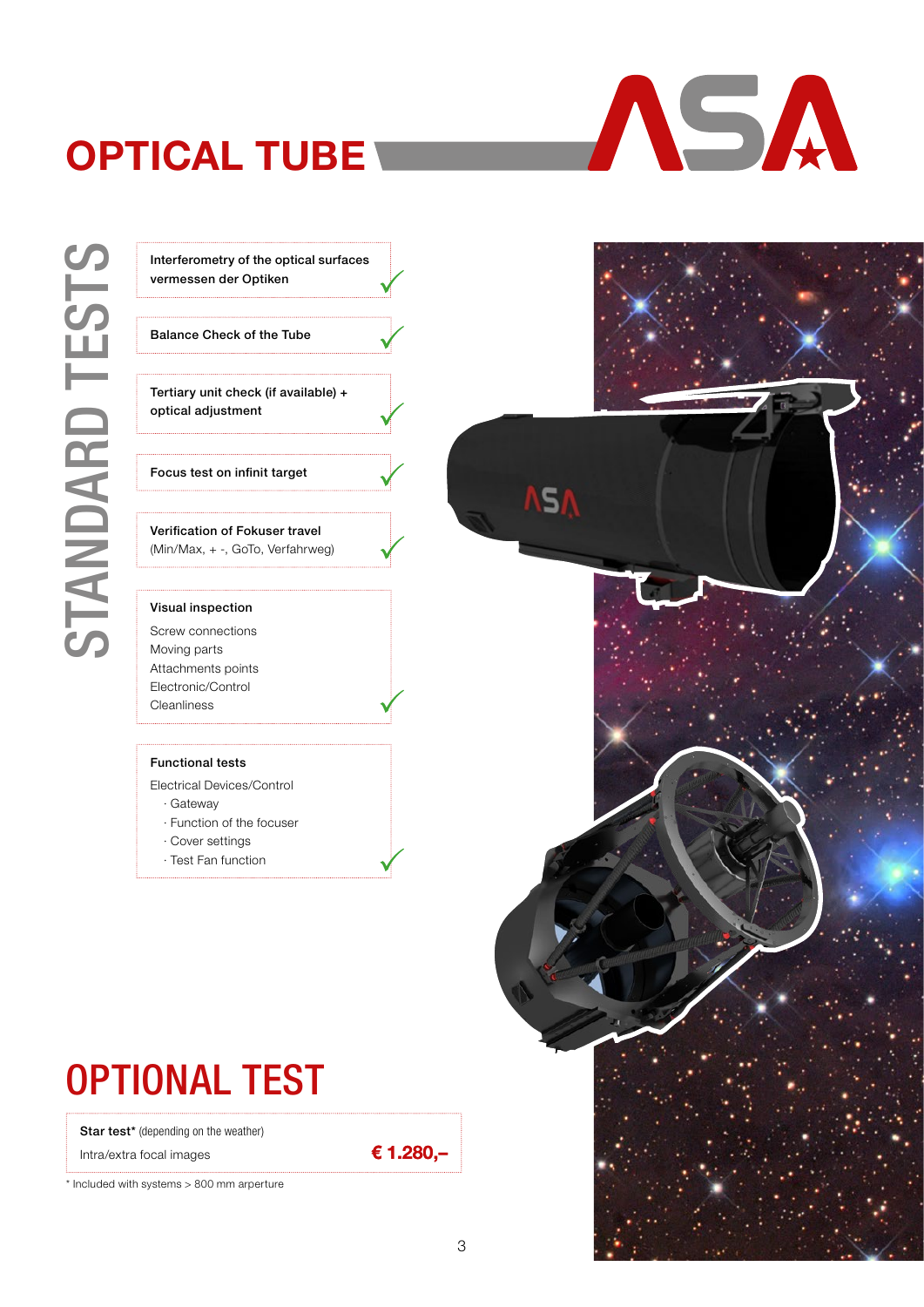## <span id="page-3-0"></span>**MOUNT**

(Throughout the whole movement range)

#### Visual inspections

Encoder distances<br>
(Throughout the whole m<br>
Stand inspections<br>
Stand inspections<br>
Standing parts<br>
Attachments points<br>
Electronic/Control<br>
Cleanliness<br>
Functional tests<br>
Handling- and maint<br>
Encoder readout and<br>
Movement<br>
B Safety features Screw connections Moving parts Attachments points Electronic/Control Cleanliness

#### Functional tests

Handling- and maintenance features Encoder readout and motor currents Movement

- · Rotational range
- · Brake/locking device

12 hours long term test incl. readout of motor currents

Safety function

- · Test of the emergency stop switch during operation
- Electrical Devices/Control
- · Control/Switch cabinet

· Connections

OPTIONAL TESTS

24 long term test of mounts incl. readout of motor currents (e.g.: DDM, etc.)

SAT tracking (application based)

Additional components (e.g.: Derotator) UPS (Uninterruptible power supply)

if available



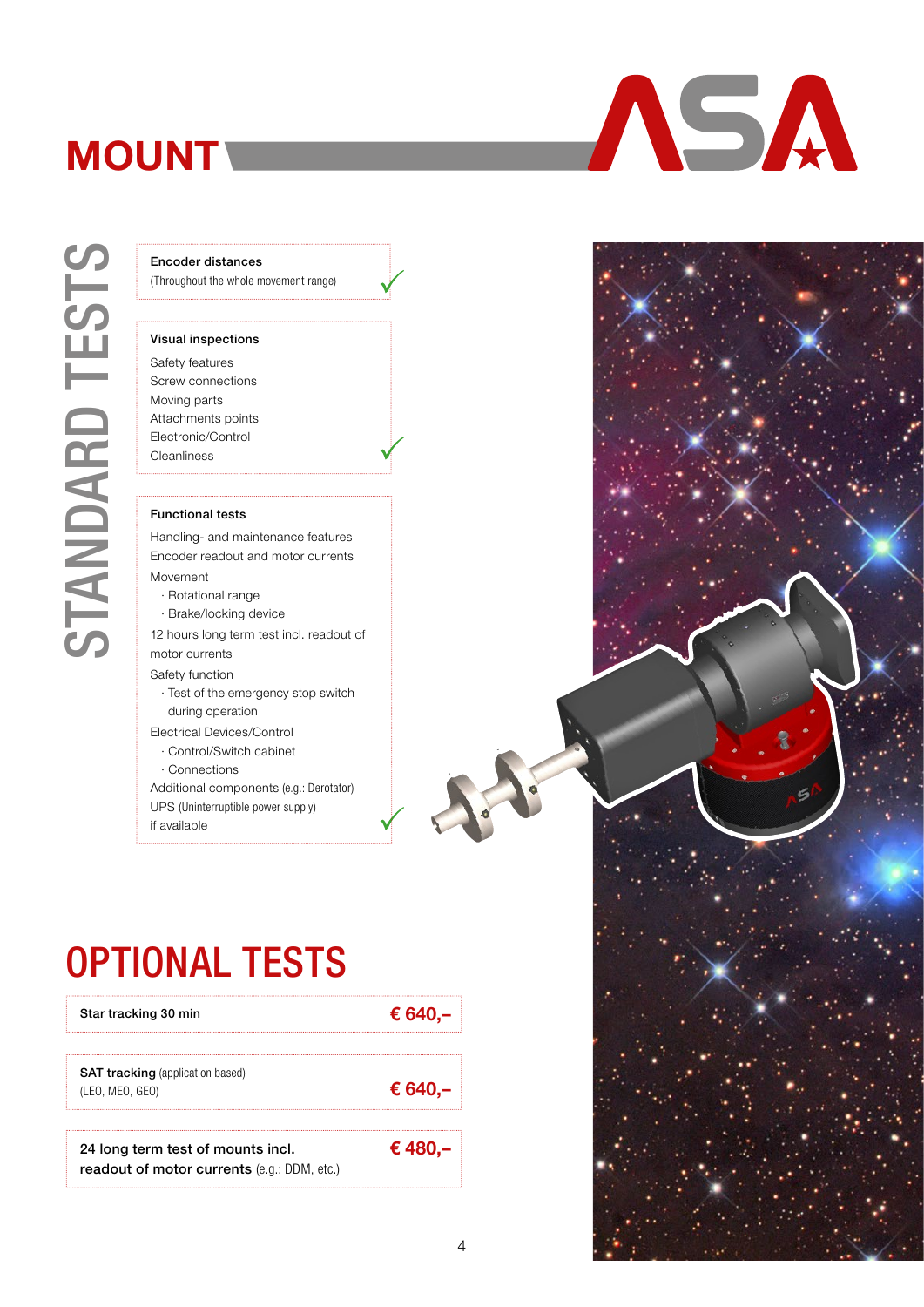## <span id="page-4-0"></span>TELESCOPE SYSTEM

Determine magnetic angles<br>
Axis 1 + Axis 2 + Axis 3<br>
Interferometry of the optica<br>
Balance check of the system<br>
Teritary unit check + focus and optical alignment<br>
Focus test on infinit target<br>
Verification of Fucuser trave

Axis  $1 +$  Axis  $2 +$  Axis 3

#### Interferometry of the optical system

Balance check of the system

Teritary unit check + focus position(s) and optical alignment

#### Focus test on infinit target

Verification of Fucuser travel (Min/Max, + -, GoTo, Travel)

#### Set encoder positions

(Throughout the whole movement range)

#### Visual Inspections

Safety features Screw connections Moving parts Attachements points Electronic/Control Cleanliness

#### Functional tests

Check of handling and maintenance features Check of encoder readout and motor currents Movement

- · Rotational range
- · Brake/locking device
- 12 h long term test + readout of motor currents

#### Safety function

· Test of the emergency stop switch during operation Electrical function/control function

- · Control/Switch cabinet
- · Connections
- · PID Tuning all axes
- · Gateway tested
- · Focuser tested
- · Cover tested
- · Tube fans

Additional components (e.g.: Derotator) USP (Uninterruptible Power Supply) if available



ASA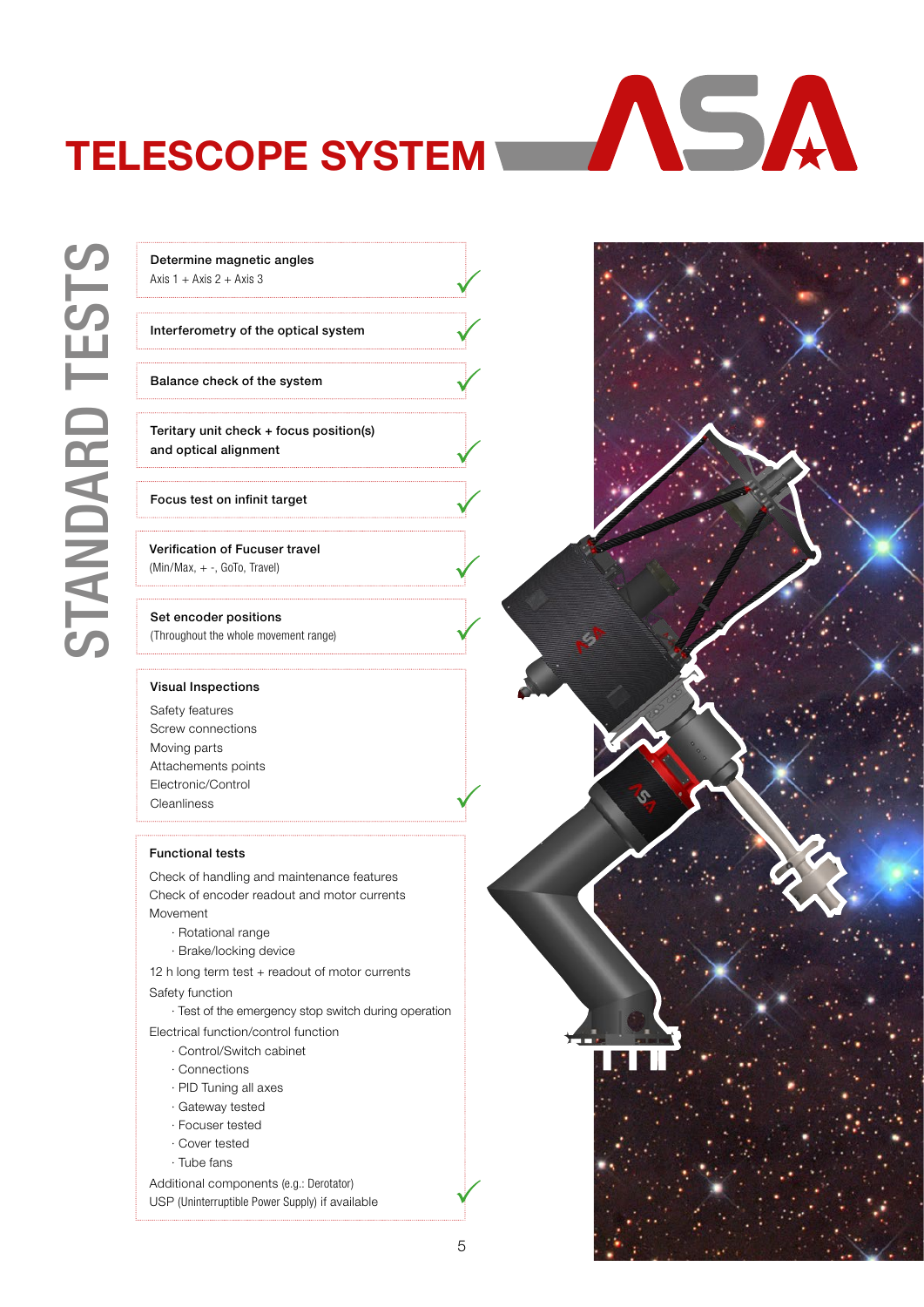# TELESCOPE SYSTEM

## OPTIONAL TESTS

| <b>Star test*</b> (depending on the weather)                   | € 1.280,– |
|----------------------------------------------------------------|-----------|
| $\cdot$ Intra/extra focal images                               |           |
| · Pointing Model and confirmation of RMS errors                |           |
|                                                                |           |
| <b>Star test</b> * (application based)                         |           |
| · Star tracking 30 min                                         | € 640,–   |
| · SAT tracking (LEO, MEO, GEO)                                 | € 640,-   |
| · Reproducibility of pointing starting from homeposition (GEO) | € 320.-   |
|                                                                |           |
| 24 h long term test of mounts incl. readout of motor currents  | € 1.280,– |
|                                                                |           |

Pivot the telescope down to 10 ° above the horizon and check main mirror with the measuring probe

\* Included with systems > 800 mm arperture

€ 320,–

6